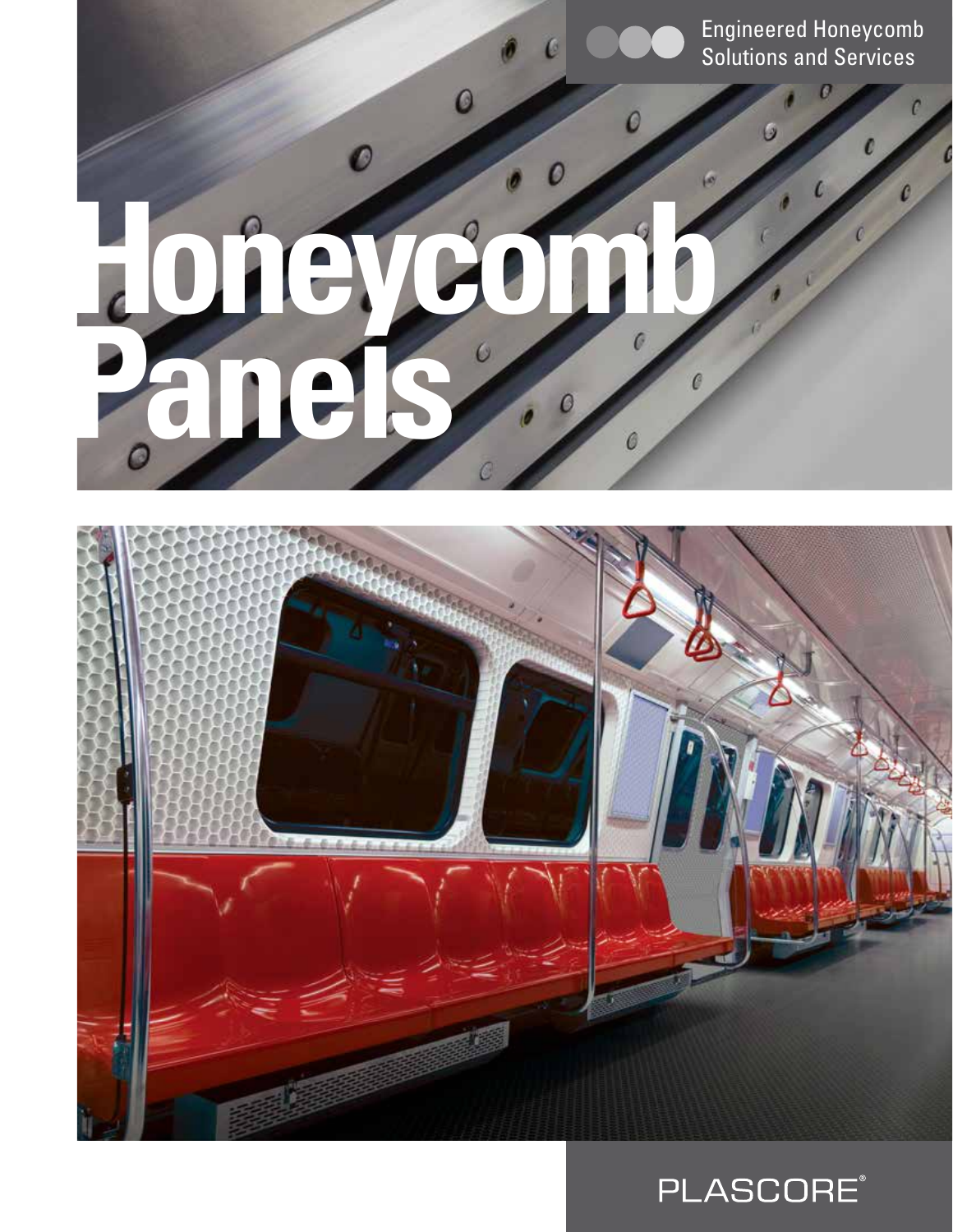# **Plascore Honeycomb Panels**  Light, Strong, Tough, Cost-Effective

Plascore Honeycomb Panels are a high-strength, lightweight material that provide efficient mechanical performance. Our lightweight panels are an excellent alternative to monolithic materials (e.g., solid aluminum, wood and steel) as well as panels with traditional core materials such as plywood, balsa, and foam.

Available in a wide range of sheet sizes and facings, our honeycomb panels are designed for ease of use in many common applications and processes. They can be engineered to meet specific requirements for strength and stiffness. Plascore Honeycomb Panels are used in many situations that require elevated core shear, compression and adhesion performance.

- **Lightweight**
- **Strong**
- **Tough**
- **Stable**
- **Easy-to-Use**
- Strong<br>• Tough<br>• Easy-to-Use<br>• Value Engineered / Cost-effective
- **Moisture and Corrosion Resistant**

# A World of Applications



## **Building Products**

Plascore Honeycomb Panels provide a flat, stiff, stable structure for use in building as a backing material to metal, glass, stone, and other decorative surfaces. Uses include wall cladding, ceilings, canopies, and elevator interiors.

### **Commercial**

Plascore Honeycomb Panels offer elevated mechanical properties; moisture, chemical and impact resistance; as well as vibration dampening. The result is improved performance in doors, platforms, fixtures, and custom furniture among others.

### **Ground Transportation**

Plascore Honeycomb Panels provide a lightweight solution for use in rail, automotive, truck, trailer, recreational vehicles, racing, and also military and specialty vehicles. Applications include walls, doors, floors, ramps, ceilings, bulkheads, seating, and shelves.

### **Marine & Recreation**

Plascore Honeycomb Panels offer a high strength-to-weight ratio that satisfies the demands of many applications. Sporting goods, boat decks, partitions, hatches, and doors are just a few examples.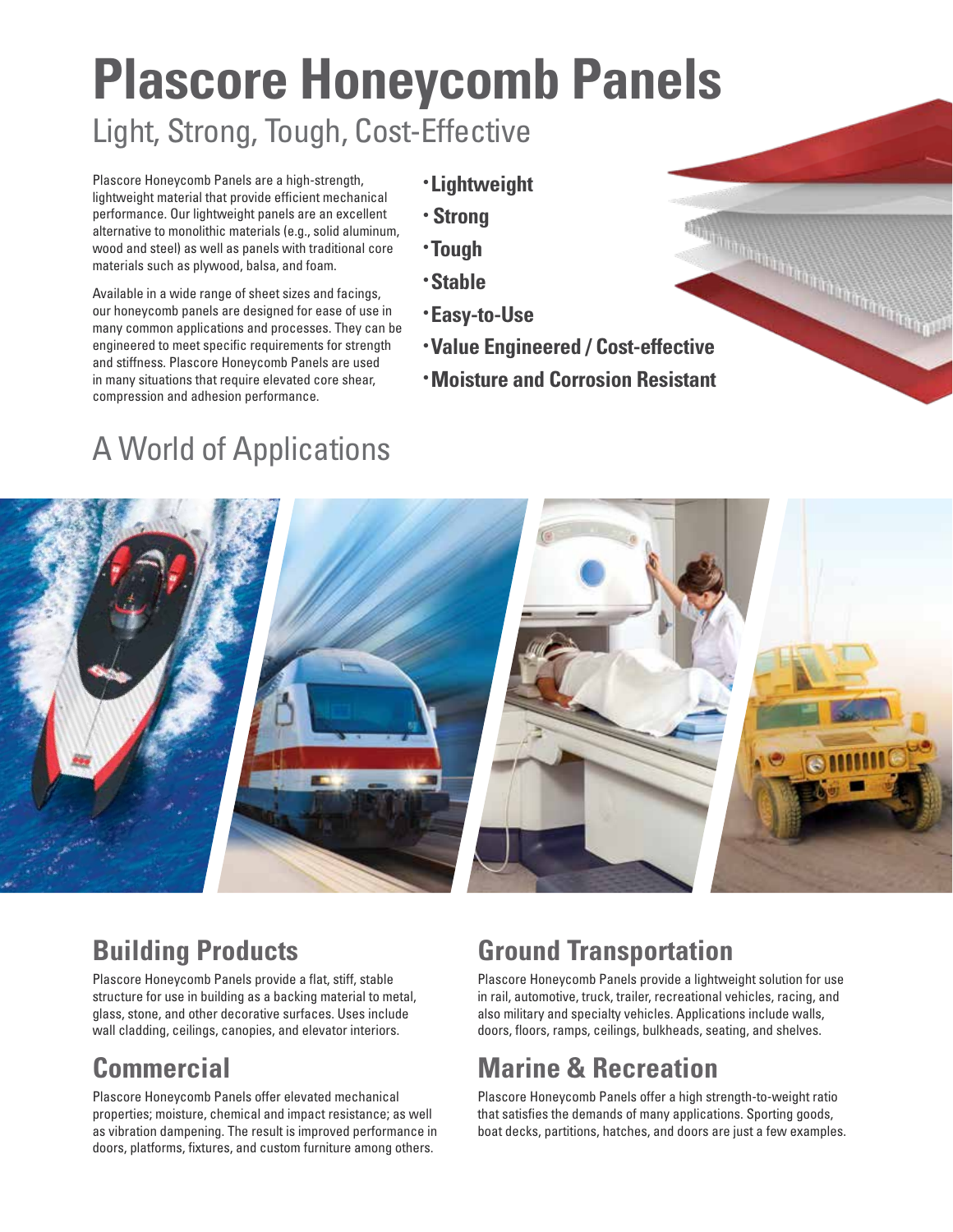



#### **RELATIVE STIFFNESS**

| <b>THICKNESS</b> |    |      |      |
|------------------|----|------|------|
|                  | 1T | 41   | 8Τ   |
| <b>STIFFNESS</b> |    | 40   | 185  |
| WEIGHT           |    | 1.25 | 1.33 |



#### THICKNESS **1The Suite of Panels Special Characteristics of**

- High strength-to-weight ratio
- $\bullet$  Energy absorbing
- Any color
- Non-metallic options
- Non-porous options
- Primed for painting or powder coating
- Fungi, rot, and moisture resistant
- Internal structures such as reinforcement bars or channels
- Finished edges for decorative, mechanical or structural purposes
- Hard points within the panel to allow use of standard fasteners

## **What is a Honeycomb Panel?**

Two high-modulus and high-strength face sheets are adhesively bonded to Plascore Honeycomb. The result is a high-strength, lightweight structure that behaves much like an I-Beam.

# **What Impacts Panel Stiffness?**

Bending stiffness is primarily based on three panel characteristics:

- 1. Face Sheet Thickness
- 2. Face Sheet Modulus of Elasticity
- 3. Overall Panel Thickness

In simple terms, the core increases the flexural rigidity of a sandwich panel by effectively increasing the distance between the two stress skins, much like an I-beam. Honeycomb cores also provide shear resistance, a component to overall flexural rigidity.

# **Stiffer, Stronger, and Lighter**

The stiffness of Plascore Honeycomb Panels allows the end user to utilize less material and reduce weight. Stiffness increases exponentially compared to single sheet material. The use of honeycomb core creates a dramatic increase in stiffness with very little weight gain.

Plascore engineers can work with your team to provide a panel that meets your requirements. We offer custom manufacturing, along with design, test and prototyping assistance to build you a composite sandwich structure.

## **What Factors Influence Design?**

Three factors are critical to meet your structural needs:

- 1. Loading Conditions
- 2. Support Structures
- 3. Maximum Deflection Allowed

Additional design criteria such as type of skin material, target cost, flammability, thickness limitations, operating environment, and weight, will help define the appropriate panel construction for your application.

#### **What Capabilities Does Plascore Offer?**

- **• Metal Welding**
- **• CNC Machining**
- **• Surface Treatment**
- **• Powder Coat Paint**
- **• Closed Edges**
- **• Adhesive Bonding**
- **• Insert Installation**
- **• Assembly**
- **QC Testing**
- 
- 
- 
- 
-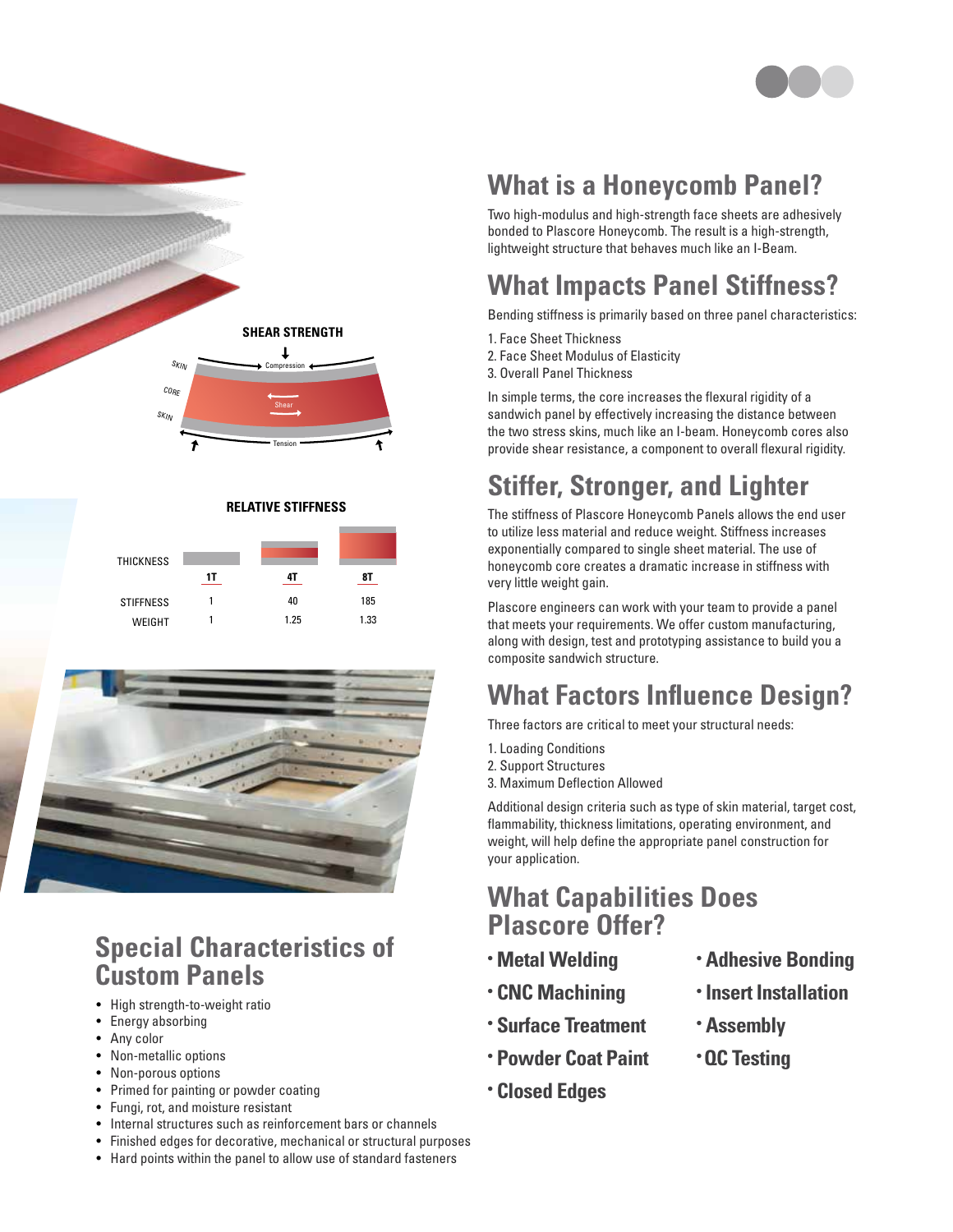# **Typical Panel Options**

## **Skin Materials:**

- Aluminum
- Stainless Steel
- High Pressure Laminate
- Glass/Epoxy Prepreg
- G10 Fiberglass
- For other materials, please contact us.

#### **Skin Finishes:**

- Clear Epoxy Primer
- Mill Finish
- Bond and/or Paint Ready
- Decorative
- Powder Coat
- For other finishes, please contact us.

#### **Honeycomb Cores:**

- Aluminum (Commercial and Aero/Military Grade)
- Stainless Steel
- Nomex® (Commercial and Aero/Military Grade)
- Kevlar® (Aero/Military Grade)
- Polypropylene
- Polycarbonate

#### **Adhesives:**

- Commercial grade toughened epoxy
	- Cost-effective
- Service Temperatures up to 180°F.
- Modified Epoxy Film Adhesive
	- Service Temperature options up to 400°F.
	- Multiple weights available
	- Can be MIL spec or ASTM certified
- Other adhesive types available by request.

#### **Sizes:**

- Thickness: 1/8"– 3" standard
- Width: 48" and 60" standard
- Length: Up to 190" standard
- For all other sizes, please contact us.

These are all standard options. Please contact your Plascore Sales Representative to ask about all other options.

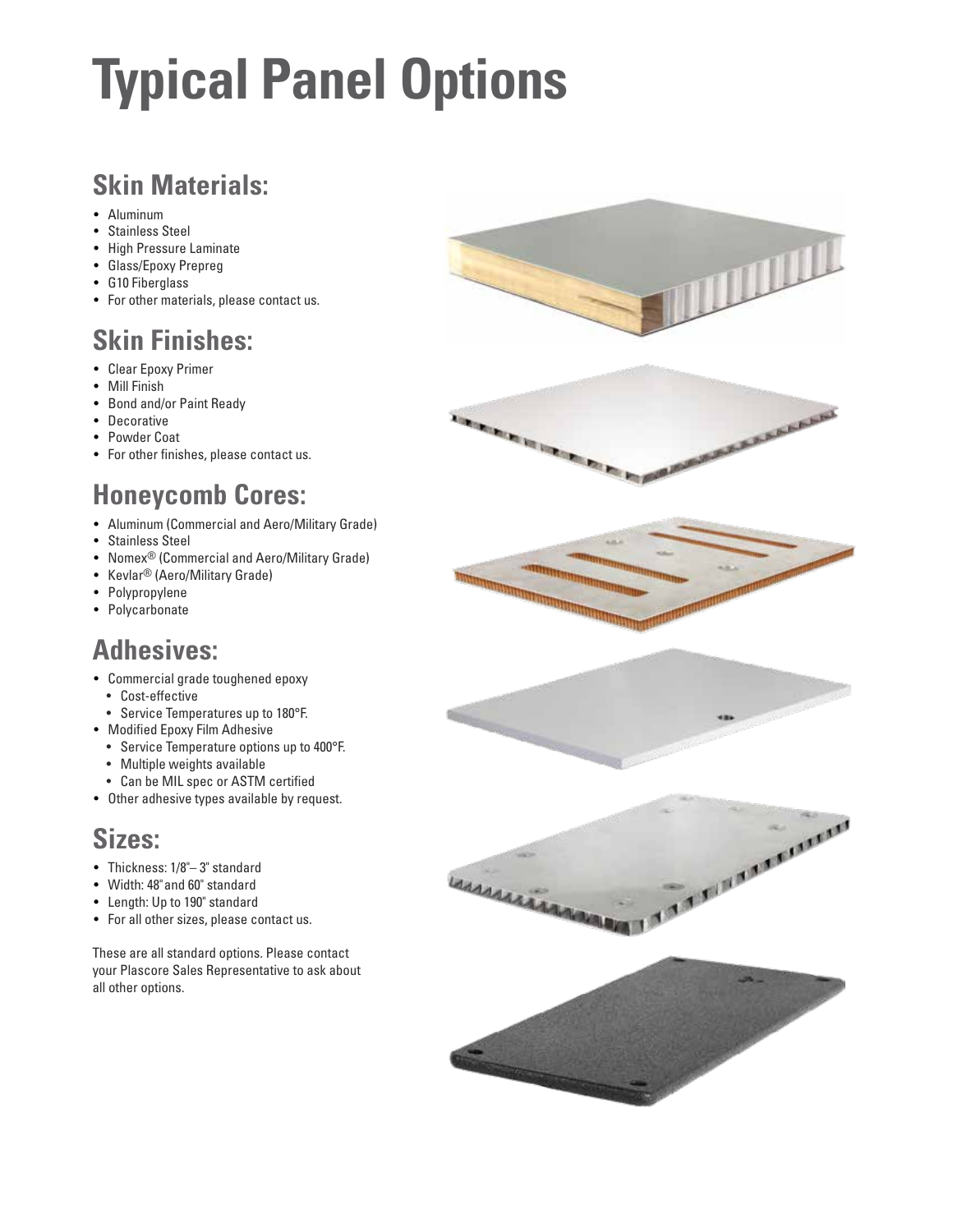

#### **Panel Construction Considerations–Fabricating**

Machining/cutting can be done in most cases with basic wood working equipment such as a table saw, band saw, or router and carbide tipped tooling.

**DO NOT USE ANYTHING WITH A RECIPROCATING BLADE!** Solid









# **Co-Fabricated Edge Close-outs**





 $\rightarrow$   $\rightarrow$   $\rightarrow$ 

Formed

#### **Post-Fabricated Edge Close-outs**





Channel

#### **Blind Fastening**





Potted Insert

Rivnut

# **Thru Fastening**



#### **Other Panel Construction Considerations–Joining**

Panel Joining can present a solution when a panel is too large to laminate in one piece.



<u> Timbridge Starting (1989)</u>

Internal honeycomb panel section used to join two panels.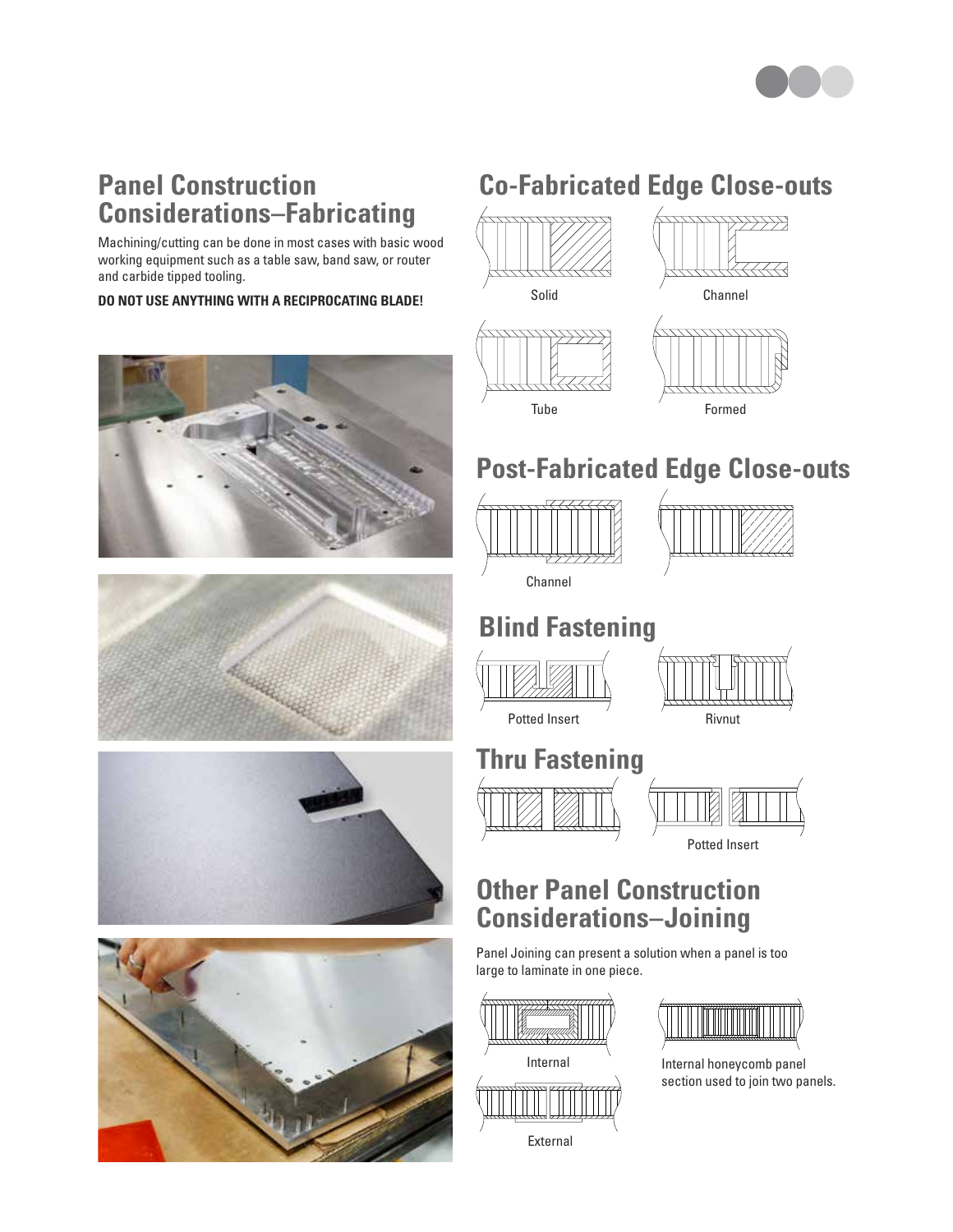# **Technical Data**

Designed to add value in OEM Product manufacturing, Plascore Honeycomb Panels are available cut to a custom size or shape, or in a standard sheet size of 48" x 96" in varying thicknesses.

Note that all of these are open edge.



**PP4.0-86** PP Honeycomb core 4.0 pcf with 0.106" Luan Plywood skin



**AA3.6-80** Aluminium Honeycomb core 3.6 pcf with 0.020" Aluminium skin



**AA5.2-95** Aluminium Honeycomb core 5.2 pcf with 0.015" Glass-Epoxy skin



**PP5.0-90** PP Honeycomb core 5.0 pcf with 0.014" Glass-Epoxy with Peel Ply film skin

### **Specifications**

| PANEL ID       | SKIN                                | CORE                              | <b>ADHESIVE</b>                      |                    | <b>FLATWISE</b><br><b>TENSILE STRENGTH1</b> |            | <b>CLIMBING DRUM2</b><br>(PER UNIT WIDTH) |  |
|----------------|-------------------------------------|-----------------------------------|--------------------------------------|--------------------|---------------------------------------------|------------|-------------------------------------------|--|
|                |                                     |                                   |                                      | Ib/in <sup>2</sup> | N/mm <sup>2</sup>                           | <b>Ibf</b> | N                                         |  |
| AA3.6-80       | .020" Aluminum<br>with Epoxy Primer | 3/8" Aluminum<br>3.6#pcf          | <b>Commercial Grade</b><br>Toughened | 644                | 4.44                                        | 52         | 231                                       |  |
| AA5.2-95       | .015" Fiberglass<br>Prepreg         | 1/4" Aluminum<br>$5.2$ #pcf       | Epoxy                                | 998                | 6.88                                        | 92         | 407                                       |  |
| PP4.0-86       | .106" Luan<br>Plywood               | .394"<br>Polypropylene<br>4.0#ptf | <b>Commercial Grade</b><br>Toughened | 140                | 0.96                                        | <b>NA</b>  | <b>NA</b>                                 |  |
| PP5.0-90       | $.014$ " $G10$<br>Fiberglass        | .315"<br>Polypropylene<br>5.0#pcf | <b>Commercial Grade</b><br>Toughened | 89                 | 0.62                                        | 22         | 98                                        |  |
| <b>PLYWOOD</b> |                                     |                                   |                                      |                    |                                             |            |                                           |  |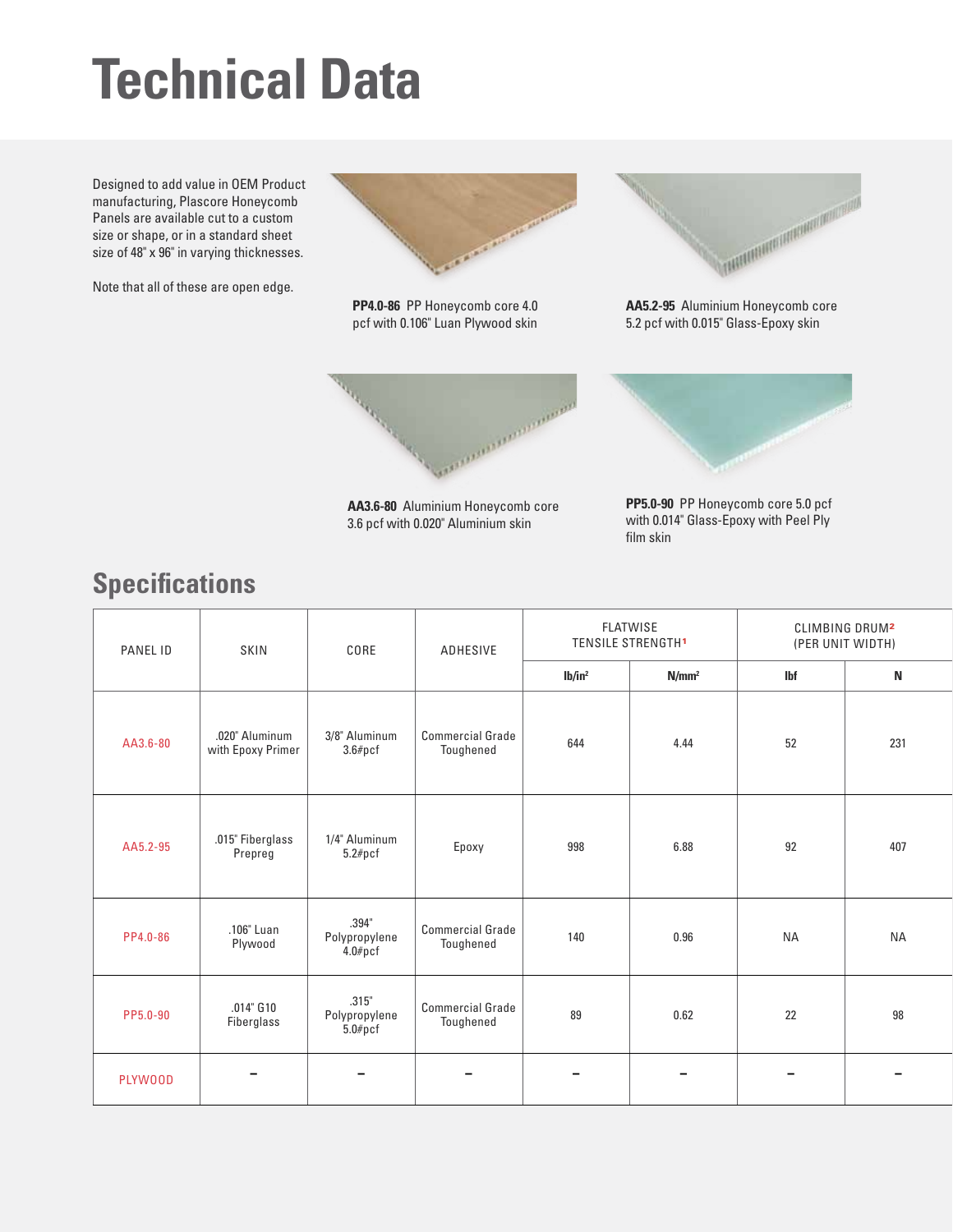

#### **Characteristics**

| PANEL ID                | AA3.6-80 | AA5.2-95 | PP4.0-86 | PP5.0-90 | PLYW00D  |
|-------------------------|----------|----------|----------|----------|----------|
| HIGH STRENGTH           | X        | X        | X        | X        | X        |
| <b>STIFF</b>            | $\times$ | $\times$ | X        | X        | X        |
| LOW FLAMMABILITY        | X        |          |          |          |          |
| <b>FINISHING</b>        | $\times$ | $\times$ |          |          |          |
| <b>SALT ENVIRONMENT</b> |          | $\times$ | $\times$ | $\times$ |          |
| <b>FUEL ENVIRONMENT</b> |          | X        | X        | X        |          |
| PAINTABLE               | $\times$ | $\times$ |          | $\times$ | $\times$ |
| CHEMICAL RESISTANCE*    |          |          |          | X        |          |
| LIGHTWEIGHT             | $\times$ | $\times$ | $\times$ | $\times$ |          |
| MACHINABLE              | X        | X        | X        | X        | X        |

\* Detailed performance available upon request.

| STABILIZED COMPRESSIVE<br>STRENGTH <sup>3</sup> |                   | THICKNESS |      | WEIGHT             |                   | FLEXURAL RIGIDITY <sup>4</sup><br>(PER UNIT WIDTH) |                   |
|-------------------------------------------------|-------------------|-----------|------|--------------------|-------------------|----------------------------------------------------|-------------------|
| Ib/in <sup>2</sup>                              | N/mm <sup>2</sup> | in.       | mm   | Ib/ft <sup>2</sup> | kg/m <sup>2</sup> | $Ib\cdot in^2$                                     | N·mm <sup>2</sup> |
| 369<br>2.54                                     |                   | 0.25      | 6    | 0.79               | 3.9               | 5375                                               | 1.46              |
|                                                 |                   | 0.50      | 13   | 0.84               | 4.1               | 23291                                              | 6.32              |
|                                                 |                   | 0.75      | 19   | 0.94               | 4.6               | 46858                                              | 12.72             |
|                                                 |                   | 1.00      | 25   | 1.01               | 4.9               | 71654                                              | 19.45             |
| 749<br>5.16                                     | 0.25              | 6         | 0.53 | 2.6                | 1673              | 0.45                                               |                   |
|                                                 |                   | 0.50      | 13   | 0.62               | 3.0               | 7756                                               | 2.11              |
|                                                 |                   | 0.75      | 19   | 0.72               | 3.5               | 17776                                              | 4.83              |
|                                                 |                   | 1.00      | 25   | 0.82               | 4.0               | 30231                                              | 8.21              |
| 184<br>1.27                                     |                   | 0.50      | 13   | 1.04               | 5.1               | 5585                                               | 1.52              |
|                                                 |                   | 0.75      | 19   | 1.12               | $5.5\,$           | 13110                                              | 3.56              |
|                                                 |                   | 1.00      | 25   | 1.20               | 5.9               | 20388                                              | 5.53              |
| 287<br>1.98                                     |                   | 0.50      | 13   | 0.57               | 2.8               | 6259                                               | 1.70              |
|                                                 |                   | 0.75      | 19   | 0.67               | 3.3               | 13015                                              | 3.53              |
|                                                 |                   | 1.00      | 25   | 0.76               | 3.7               | 20117                                              | 5.46              |
| $\qquad \qquad \blacksquare$<br>-               |                   | 0.50      | 13   | 1.56               | 7.6               | 12947                                              | 3.51              |
|                                                 |                   | 0.75      | 19   | 2.34               | 11.4              | 55506                                              | 15.07             |

1 Data obtained through testing in accordance with ASTM C 297

Ļ

<sup>2</sup> Data obtained through testing in accordance with ASTM D 1781 with specimen widths of 3"

<sup>3</sup> Data obtained through testing in accordance with ASTM C 365

4 Data obtained through testing in accordance with ASTM C393/C 393M-06 at a Four-Point, Quarter-Point Loading configuration and a space of 20", width 3", except 0.25"T @ 1.5" width